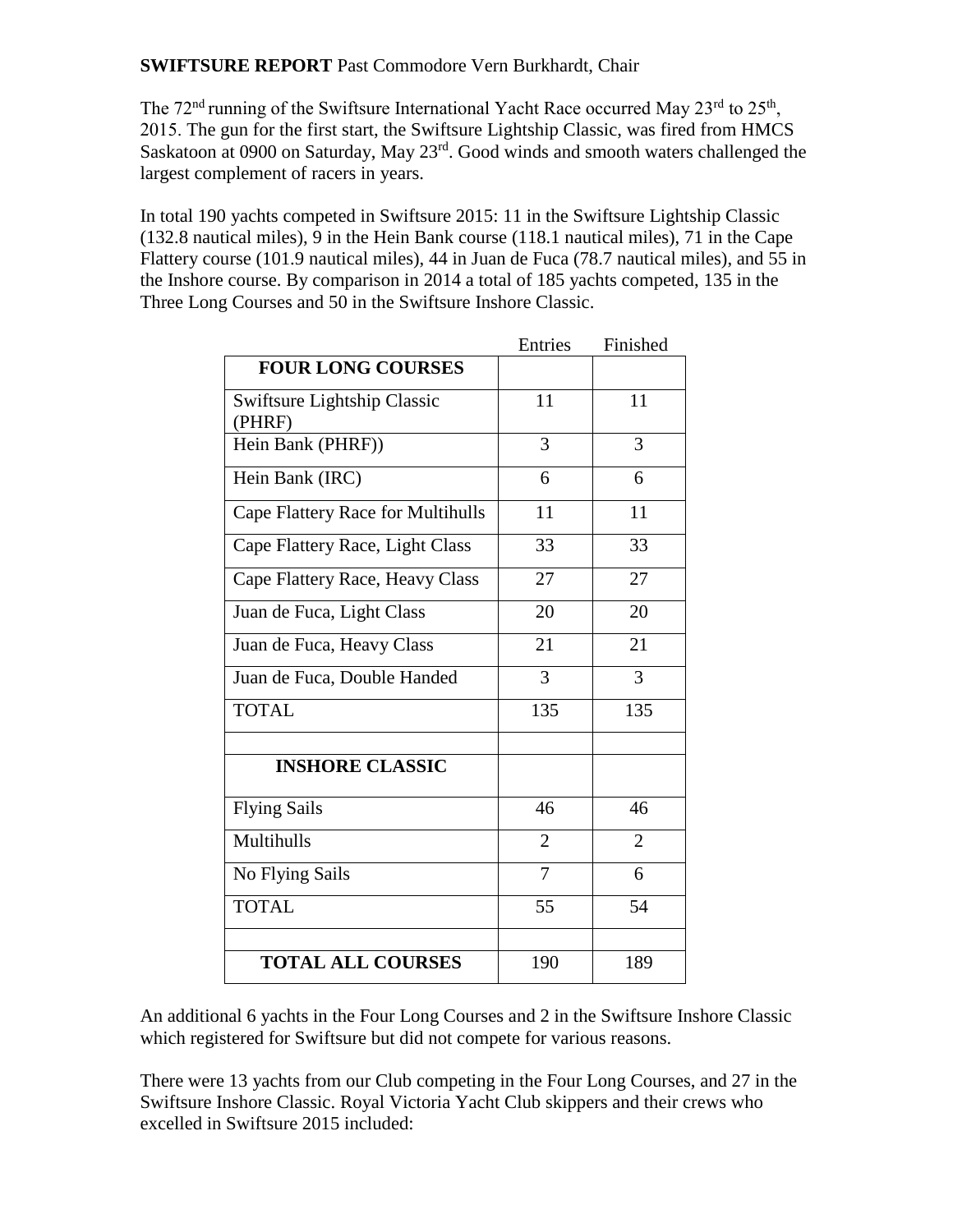| Race                                                      | <b>Skipper</b>                                          | Yacht                                    | <b>Result</b>                                                                                                                                                                                                                                                                                                     |
|-----------------------------------------------------------|---------------------------------------------------------|------------------------------------------|-------------------------------------------------------------------------------------------------------------------------------------------------------------------------------------------------------------------------------------------------------------------------------------------------------------------|
| <b>Swiftsure</b><br>Lightship<br><b>Classic</b><br>(PHRF) | <b>CO</b> Lieutenant<br>Commander<br><b>Jeff Kibble</b> | <b>HMCS</b><br>Oriole                    | Finished within time limit                                                                                                                                                                                                                                                                                        |
| <b>Hein Bank</b><br>(IRC)                                 | <b>Stuart Dahlgren</b>                                  | Westerly                                 | 3 <sup>rd</sup> to Round ODAS Buoy 46088 on<br>elapsed time, 5 <sup>th</sup> in race                                                                                                                                                                                                                              |
| Cape<br><b>Flattery for</b><br><b>Multihulls</b>          | Richard Ackrill                                         | Dragonfly                                | Line Honours, 2 <sup>nd</sup> in race, 2 <sup>nd</sup> to Round<br>Neah Bay mark on elapsed time                                                                                                                                                                                                                  |
| Cape<br>Flattery,<br><b>Light Class</b>                   | <b>Kirk Palmer</b>                                      | <b>Light Scout</b>                       | $1st$ in Division 2 of the Light Class, $2nd$<br>among all divisions in the Light Class,<br>2 <sup>nd</sup> in Cape Flattery Race among all<br>monohulls, and 1 <sup>st</sup> to Round Neah Bay<br>mark on corrected time among all<br>monohulls racing in the Cape Flattery<br>Race both Light and Heavy Classes |
|                                                           | Dennis<br>Hollingshead                                  | Magic                                    | $4th$ in Division 3, $3rd$ to Round Neah                                                                                                                                                                                                                                                                          |
| Juan de<br>Fuca, Light<br><b>Class</b>                    | Tom Hawker                                              | Carpet I<br>California<br><b>Express</b> | Bay mark on elapsed time in Division 3<br>$4th$ in Division 1 of the Light Class, $2nd$<br>to Round Clallam Bay mark on elapsed<br>time in Division 1 of the Light Class                                                                                                                                          |
| Juan de<br><b>Fuca, Heavy</b><br><b>Class</b>             | <b>James Avery</b>                                      | Oceano III                               | 1 <sup>st</sup> to Round Clallam Bay Mark on<br>elapsed time in Division 1 of the Heavy<br>Class, $10^{th}$ in Division 1 of the Heavy<br>Class                                                                                                                                                                   |
| <b>Inshore</b><br><b>Flying Sails</b>                     | Fraser<br>McMillan                                      | Swish                                    | 1 <sup>st</sup> overall among all Inshore Flying<br>Sails divisions for the Clarke Cup, $1st$ in<br>Division 1                                                                                                                                                                                                    |
|                                                           | <b>Dunnery Best</b>                                     | Sheva                                    | $2nd$ in Division 1                                                                                                                                                                                                                                                                                               |
|                                                           | Ron Jewula                                              | Kairos                                   | $3rd$ in Division 1                                                                                                                                                                                                                                                                                               |
|                                                           | Cleve<br>Molsberry                                      | Kali                                     | $2nd$ in Division 2                                                                                                                                                                                                                                                                                               |
|                                                           | <b>Heather Brazier</b>                                  | Bulletproof                              | $3rd$ in Division 2                                                                                                                                                                                                                                                                                               |
|                                                           | <b>Robert Warren</b>                                    | Sugar<br>Glider                          | $1st$ in Division 3                                                                                                                                                                                                                                                                                               |
|                                                           | Simon Walker                                            | Peptide                                  | $2nd$ in Division 3                                                                                                                                                                                                                                                                                               |
|                                                           | Mike Byrnes                                             | Lifestyle                                | $1st$ in Division 4                                                                                                                                                                                                                                                                                               |
|                                                           | Rolf Schmidt<br>Dennis<br>Woodward                      | Tokolosh II<br>Zephyr                    | $2nd$ in Division 4<br>$3rd$ in Division 4                                                                                                                                                                                                                                                                        |
| <b>Inshore No</b><br><b>Flying Sails</b>                  | Don Thain                                               | Windshear                                | 1st in No Flying Sails                                                                                                                                                                                                                                                                                            |
|                                                           | Ron Smyth                                               | Happiness                                | 3rd in No Flying Sails                                                                                                                                                                                                                                                                                            |

A few highlights:

 Dragonfly, racing in the Cape Flattery Multihull Race and skippered by Richard Ackrill of the Royal Victoria Yacht Club, was the first of all the boats to cross the finish line at 18:19:01. This was an elapsed time of 09:09:01, about  $1^{3/4}$  hours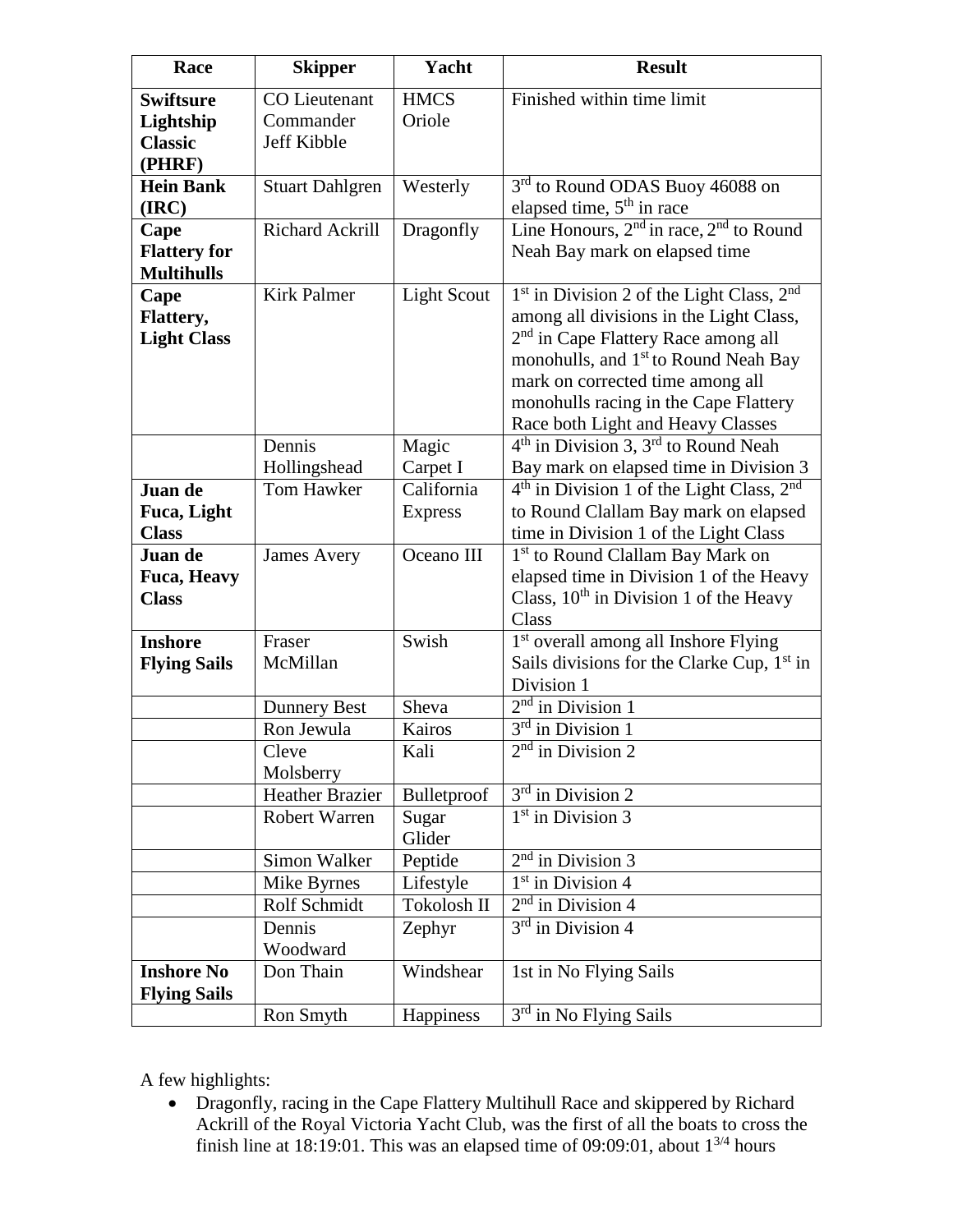faster than their elapsed time of 10:53:34 in Swiftsure 2014. Richard and the same crew he had with him in 2014 -- Pat McGarry, Nick Banks, Sandy Dick, Gord Irving, and Mark Thynes -- easily made last call at the bar at Swiftsure Centre!

- Thanks to the efforts of John Green, Swiftsure had the most number of multihull competitors, and for the first time they were given their own dedicated start.
- During the Skippers' Meeting John Buchan was recognized with a bottle of Mount Gay Extra Old Rum for having done the most Swiftsure races. Last year Ron McKenzie was recognized for having participated in 40 Swiftsure races. This was Doug Fryer's 45<sup>th</sup> consecutive Swiftsure race but he was recognized for the most number of Swiftsures in 2013. Skippers are only eligible to win the bottle of rum once!
- Racers enjoyed the bowl of soup donated by SYSCO at the Inspection Dock after many hours of racing.
- After all the races had been started, a RCAF 442 Squadron Cormorant helicopter team put on a Search and Rescue demonstration over the water at Clover Point, with the Canadian Coast Guard and Royal Canadian Marine Search and Rescue vessel standing by. The demonstration went off like clockwork, and the 'body' in the water was successfully rescued.
- The big changes for Swiftsure 2015 seem to have been well received  $-$  a new racecourse – the Hein Bank Race – and a new venue for Swiftsure Centre in the Steamship Terminal. Many thanks to sponsors Steamship Grill & Bar, the Greater Victoria Harbour Authority, and Spinnakers' Gastro Brewpub & Guesthouses for helping to make this change of venue for Swiftsure Centre.

Thank you to over 235 volunteers who helped put on the 2015 Swiftsure event. There were a lot of jobs to be done, and our volunteers rallied to the cause.

RVYC's 2015 Standing Committee for Swiftsure included Mike Cowley (Race Director), Charlotte Gann (Sponsorship Relations and Webmaster), Gary Davis (Media & Promotions), Dennis McMillan (Technology Support), Bobbi Campbell (Racer Relations Puget Sound), Bruce Campbell (Racer Relations Puget Sound), Russ Cozens (Logistics), Judie Abel (Volunteers Coordinator), Jonas Zolpys (Entertainment Coordinator), Heather Brazier (Finance), Bill Conconi (Safety Boats), Alan Barber (Trophies and Award Records), John Green (Multihulls & Executive Liaison), and Vern Burkhardt (Chair).

John Abel did a superb job as Principal Race Officer, and Mike Turner as Chief Judge. Special recognition is given to John Abel who ISAF appointed on November 11 as an International Race Officer and to Mike Turner who was appointed on the same date as an International Judge.

Appreciation is also extended to Debbie Palinkas, our Swiftsure Office Administrator, Shirley Hind who handled registration, Margaret Green for managing our SPOT units which were used by a number of other races as well as Swiftsure, Kirk Palmer for handicap ratings, Alec Matthews for design, programming, and support for the Swiftsure website, and Don Thain for safety advice. Key leads who pulled off miracles were Gord Wilkinson (Scorekeeper), Bill DiGuistini (Inspection Dock), Don Macleod (Racer Communications), Blaine Juchau (logistics Clover Point), Louise Smith (logistics Swiftsure Centre), Alex and Anne Wortmann (Dock master), Gerry Thompson (Yacht Host Program), David Trace (Inshore Race Officer and Finish Line), Tara Smith (Inshore Race finishing party), Barb Edwards (Concierge-Swiftsure Centre), and Dave Grant (Webmaster support). David Jones - Meteorologist from Environment Canada in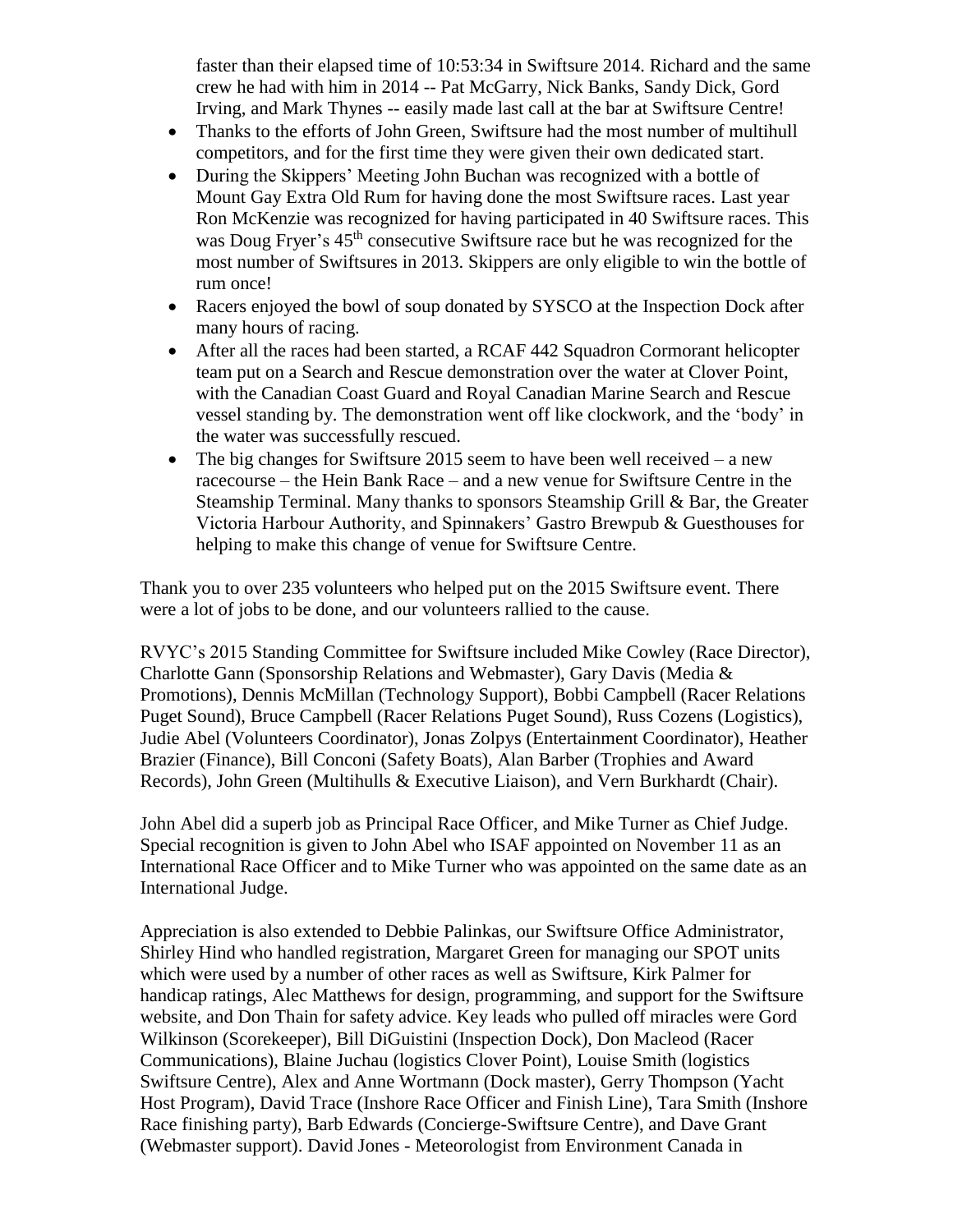Vancouver who provided a weather briefing at the Skippers' meeting, RVYC member Dr. Richard Dewey with the U Vic's Centre for Earth & Ocean Science who produced detailed tidal current charts extant during the race and provided a currents briefing to skippers. So many other volunteers could be mentioned, such as Ralph Lapp and Heather Seaman who were the 'Voices of Swiftsure' at Clover Point during the start of the races, the many excellent photographers, Sue Pickerell of Joint Rescue Coordination Centre (safety planning), and Brian Stilling (MV Leisure II for Inspection Dock).

A special thanks is extended to Swiftsure's sponsors. All RVYC members are encouraged to patronize them to show our Club's appreciation for their support, which is key to Swiftsure's financial success.

## **Swiftsure's business sponsors were:**

Canoe Cove's Marine Community **Canoe Cove's Marine Community** Odlum Brown Limited, Brad Dovey Blackline Marine Inc. Trotac Marine Raven Marine Services and Raven Steamship Grill & Bar Offshore Yacht Shipping Sperry Navis Marine Insurance Brokers Mount Gay Rum Canoe Cove Marina West Marine Prince of Whales Whale Watching Delta Victoria Ocean Pointe Resort Spinnakers Gastro Brewpub and Guesthouse  $\&$  Spa Uk Sailmakers Northwest IRIS The Visual Group with Maui BC Ferries Jim Sunglasses Stathcona Hotel Kate Cole Design

## **Swiftsure's media sponsors were:**

Times Colonist newspaper Northwest Yachting Magazine CHEK News Good Old Boat Magazine Pacific Yachting Magazine

## **Swiftsure's community sponsors were:**

Royal Canadian Navy Greater Victoria Harbour Authority Capital Regional District

Shaw TV South Vancouver Island 48 Degrees North Sailing Magazine

In addition, Swiftsure received great support from numerous in-kind sponsors and silent auction donators, including:

Special T Group Special T Group 1.1 and Paper 1.1 and Paper 1.1 and Paper 1.1 and Paper 1.1 and Paper 1.1 and Paper City of Victoria DJ Daddy Mack Arbutus RV and Marine Sales Anchor Marine Electric Coast Environmental Shaw Cable Ocean Navigator Magazine SYSCO Carmanah Technologies Corporation Blackline Marine Sperry since 1935 Canoe Cove Marina & Boatyard IRIS The Visual Group & Maui Jim Sunglasses Mount Gay Rum Trotac Marine **Oak Bay Recreation Cherry Point Estate Wines** BC Ferries Harbour Air Seaplanes Hotel Grand Pacific Victoria Clipper **Reef Caribbean Restaurant** Pacific Yachting Magazine Harbour Towers Hotel & Suites